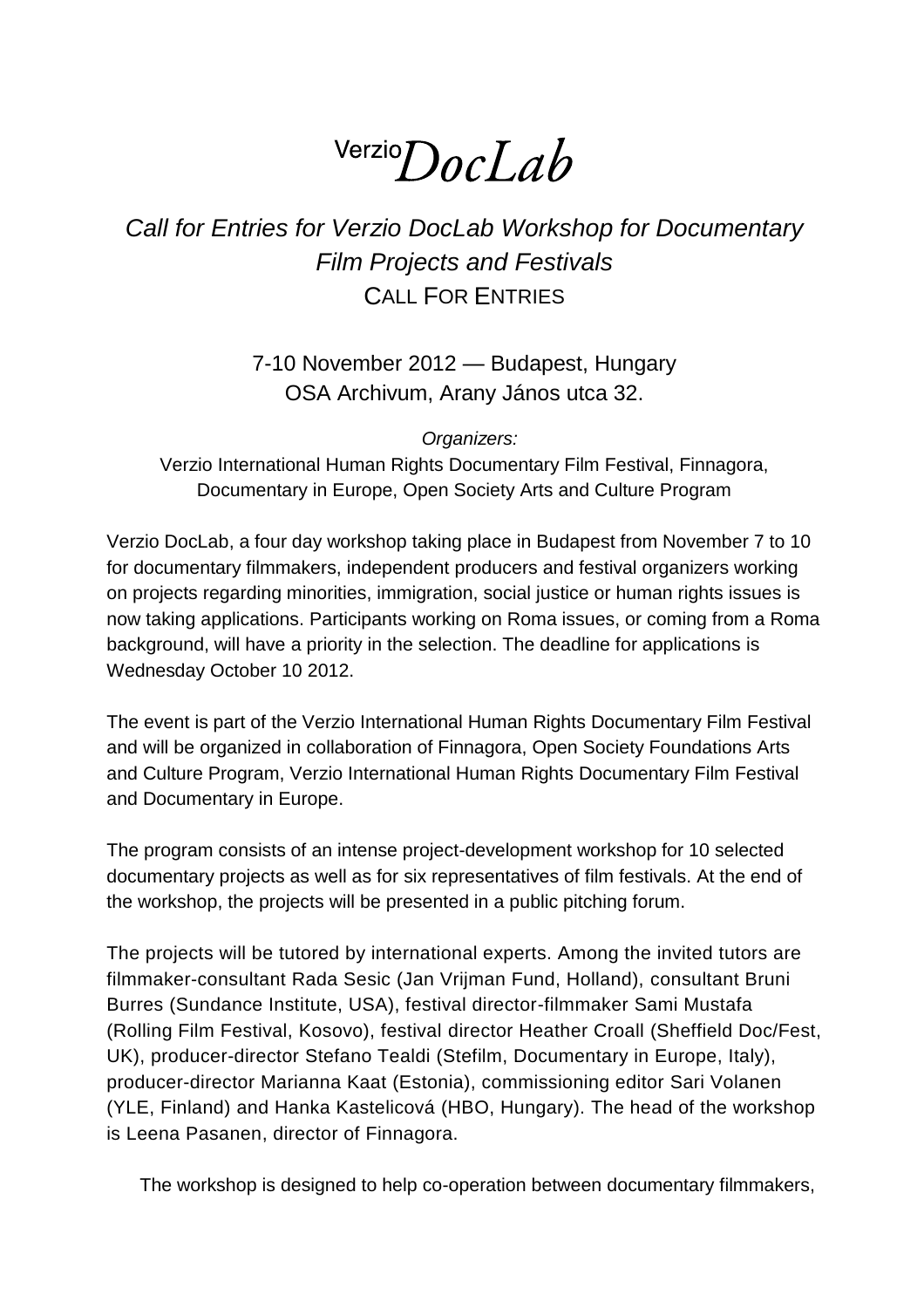producers and festival organizers. The filmmakers and producers will learn about potential forums to consider distributing their work in and the festival organizers will learn about new projects and finished films that may be of interest for their programming.

During the course, participants will gain a better understanding of the cultural differences around documentaries in Europe as well as financing possibilities available for filmmakers, producers and festivals.

Filmmakers and producers will have the opportunity to go through the principles of storytelling, choosing characters, writing a treatment and editing a trailer. Advice will also be offered on budgeting and financial planning for projects. A special emphasis will be placed on verbal presentation of projects.

With festival organizers, the emphasis will be on ways to profile events and new tools for marketing and promotion. The aim is to enhance cooperation among various existing festivals and investigate ways to build their profile.

#### *How to participate*

### **The deadline for submitting a project is Wednesday, October 10 2012.**

The criteria for selection of the documentary project is, that the subject matter deals with minority issues, human rights or social justice and has international potential. Applicants must submit a two-page synopsis of the project, financing plan, CV's of the creative team and a maximum five minute trailer of the project or examples of previous works.

All documentary projects should be accompanied by visual material, either as material already shot for the submitted project or as a previous work. Visual material can be submitted either by sending a DVD or by including a link to an online streaming facility (such as Youtube, Vimeo etc.), when emailing your two page presentation. Please note that submitted DVDs will not be returned.

The selection committee will also select maximum six participants, who have a key role in organizing a film festival. These applicants are asked to submit a short presentation of the festival, their CV and a description of the issues (for example promotion, profiling, financing) regarding the festival that the applicant would like to develop.

All application material should be sent by email to **maiju.saari@finnagora.hu**.